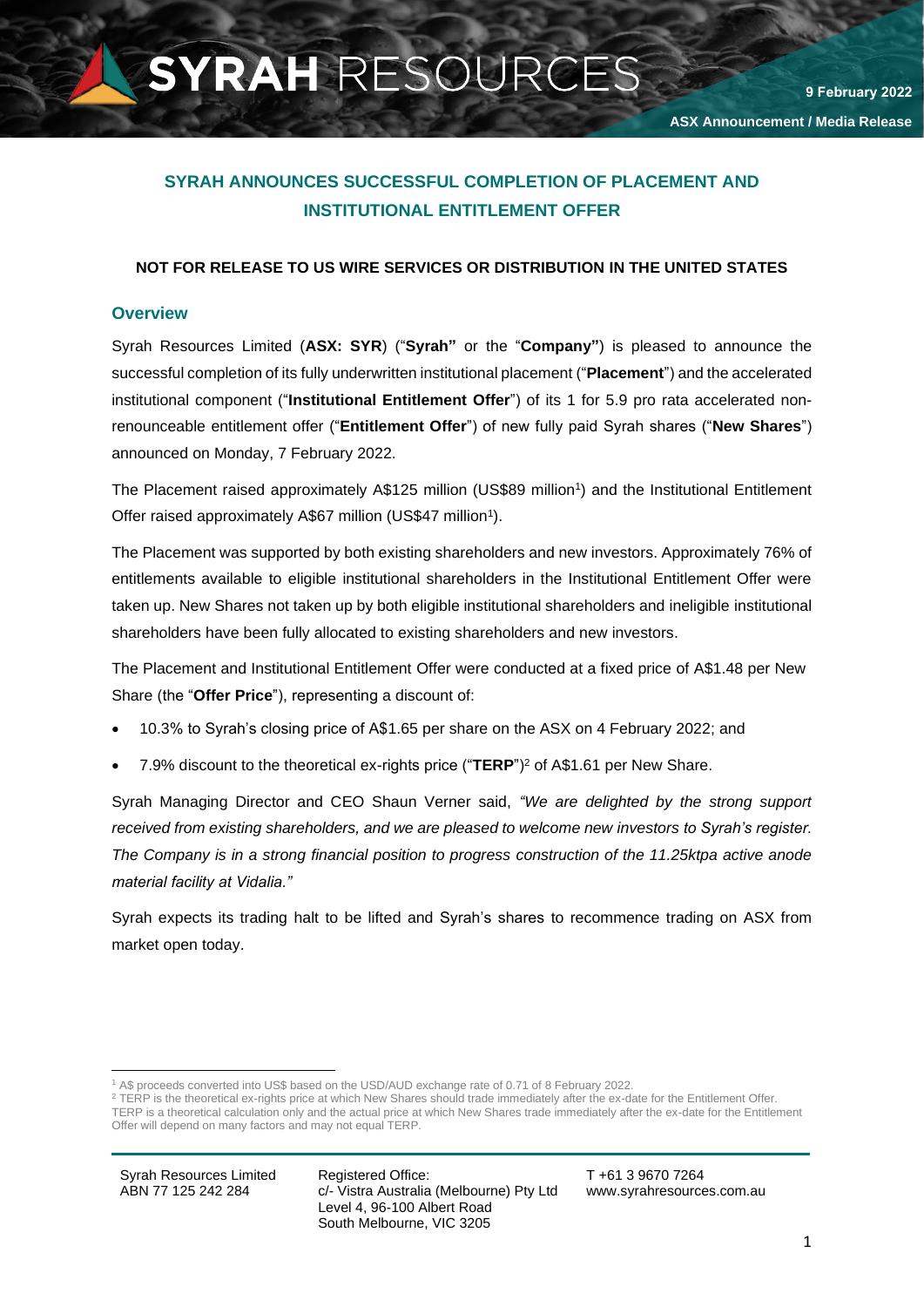### **Placement and Institutional Entitlement Offer**

Under the Placement, Syrah will issue approximately 84 million New Shares at the Offer Price. No shareholder approval is required for the Placement, as Syrah will utilise available placement capacity under Listing Rule 7.1. Syrah was granted a waiver from Listing Rule 7.1 to enable it to use expanded placement capacity by reference to the New Shares to be issued under the fully underwritten Entitlement Offer.

Under the Institutional Entitlement Offer, Syrah will issue approximately 45 million New Shares at the Offer Price.

New Shares issued under the Placement and Institutional Entitlement Offer will rank equally with existing Syrah shares on issue.

Settlement of the Placement and Institutional Entitlement Offer is scheduled for Wednesday, 16 February 2022, with New Shares expected to be allotted on Thursday, 17 February 2022 and trading of those shares on ASX to commence on a normal settlement basis on the same day.

## **Retail Entitlement Offer**

The retail component of the Entitlement Offer ("**Retail Entitlement Offer**") is expected to raise approximately A\$58 million (US\$41 million<sup>3</sup>).

The Retail Entitlement Offer will open on Monday, 14 February 2022, and close at 5:00pm (AEDT) on Monday, 28 February 2022.

Eligible retail shareholders on the Record Date of 7:00pm (AEDT), Wednesday, 9 February 2022 will have the opportunity to apply for 1 New Share for every 5.9 existing Syrah shares they hold at the Offer Price. Under the Retail Entitlement Offer, eligible retail shareholders who take up their entitlement in full may also apply for additional New Shares in excess of their entitlement at the Offer Price (subject to scale back, at Syrah's discretion). The maximum amount of additional New Shares that an eligible retail shareholder may apply for is 50% of their entitlement.

The terms and conditions under which eligible retail shareholders with a registered address in Australia or New Zealand may apply will be outlined in the Retail Offer Booklet, which will be available to eligible retail shareholders on Monday, 14 February 2022. The retail offer booklet will also enclose a personalised entitlement and acceptance form and other details about how to apply for the New Shares in the Retail Entitlement Offer.

The Retail Entitlement Offer is non-renounceable and entitlements will not be tradable or otherwise transferable.

<sup>3</sup> See footnote 1.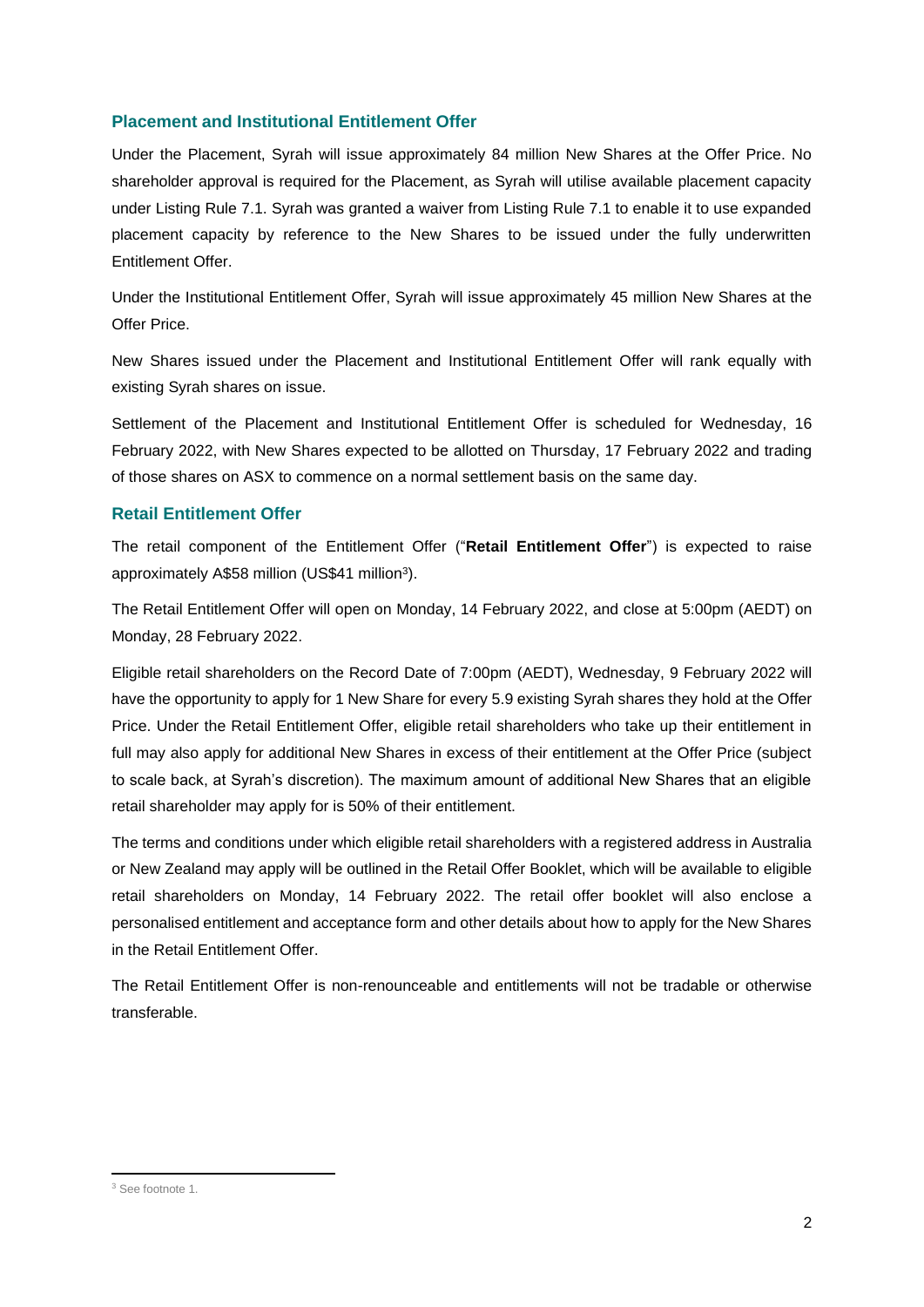## **Key Dates**

| <b>Event</b>                                                                                        | <b>Date</b>                                  |
|-----------------------------------------------------------------------------------------------------|----------------------------------------------|
| Announcement of the Equity Raising                                                                  | Monday, 7 February 2022                      |
| <b>Trading Halt</b>                                                                                 | Monday, 7 February 2022                      |
| Institutional Entitlement Offer and Placement opens                                                 | Monday, 7 February 2022                      |
| Institutional Entitlement Offer and Placement closes                                                | Tuesday, 8 February 2022                     |
| Announcement of the results of Institutional Entitlement Offer and<br>Placement                     | Wednesday, 9 February 2022                   |
| <b>Trading Halt Lifted</b>                                                                          | Wednesday, 9 February 2022                   |
| Entitlement Offer record date                                                                       | 7.00pm (AEDT), Wednesday,<br>9 February 2022 |
| Retail Entitlement Offer opens and Booklet dispatched                                               | Monday, 14 February 2022                     |
| Settlement of Institutional Entitlement Offer and Placement                                         | Wednesday, 16 February 2022                  |
| Issue and quotation of New Shares under the Institutional<br><b>Entitlement Offer and Placement</b> | Thursday, 17 February 2022                   |
| <b>Retail Entitlement Closing Date</b>                                                              | 5:00pm (AEDT), Monday,<br>28 February 2022   |
| Settlement of Retail Entitlement Offer                                                              | Friday, 4 March 2022                         |
| Issue of New Shares under the Retail Entitlement Offer                                              | Monday, 7 March 2022                         |
| Normal trading of New Shares under the Retail Entitlement Offer                                     | Tuesday, 8 March 2022                        |

Subject to the requirements of the Corporations Act, the ASX Listing Rules and any other applicable laws, Syrah, with the consent of the Lead Manager, reserves the right to amend this timetable at any time, including extending the Retail Entitlement Offer Period or accepting late applications, either generally or in particular cases, without notice.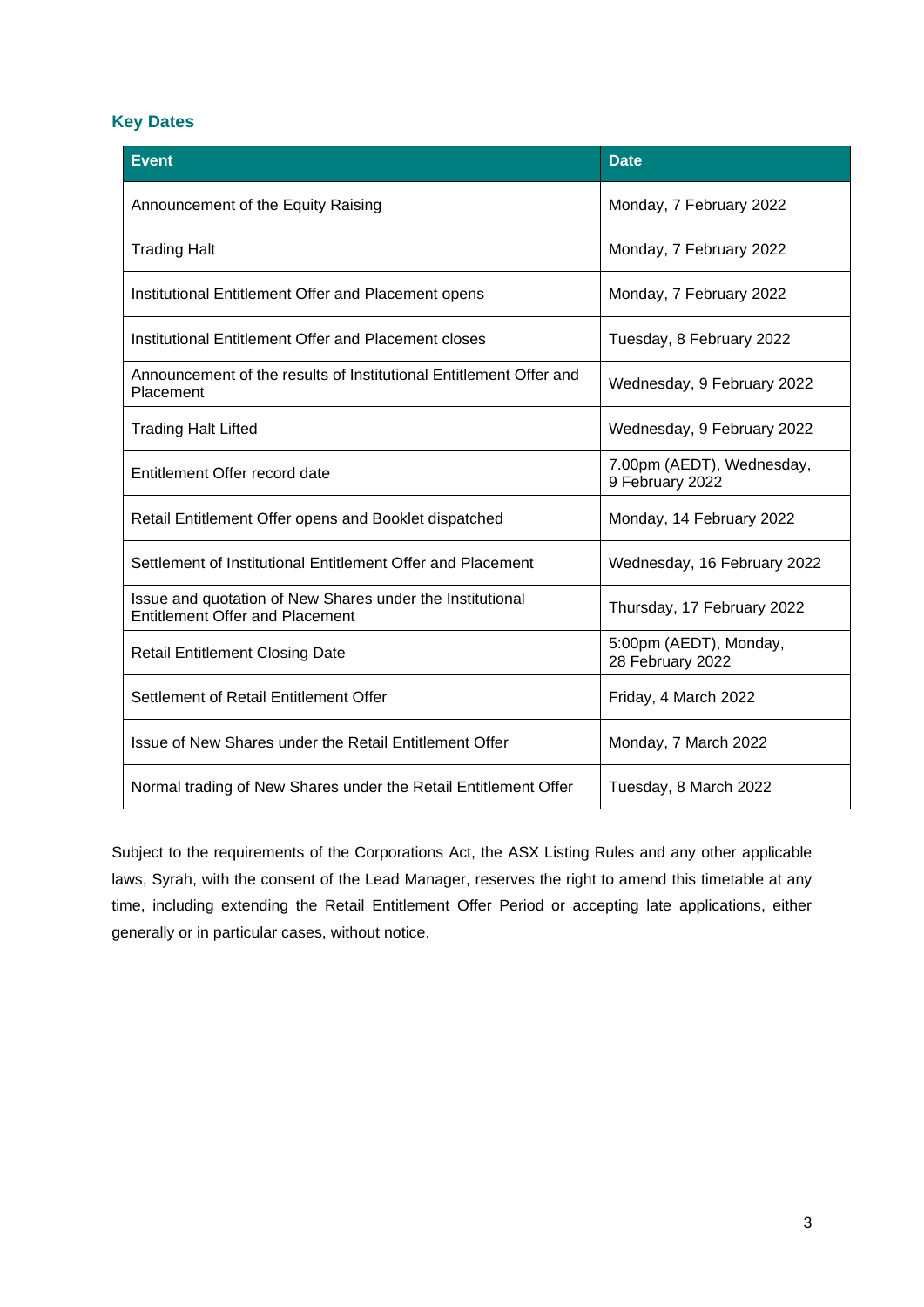#### **This ASX release was authorised on behalf of the Syrah Board by**

Shaun Verner, Managing Director

#### **For further information contact Investor Relations**

Viren Hira

Contact: +61 3 9670 7264

Email: [v.hira@syrahresources.com.au](mailto:v.hira@syrahresources.com.au)

#### *About Syrah Resources*

*Syrah Resources (ASX code: SYR) is an Australian Securities Exchange listed industrial minerals and technology company with its flagship Balama Graphite Operation in Mozambique and a downstream Active Anode Material Facility in the United States. Syrah's vision is to be the world's leading supplier of superior quality graphite and*  anode material products, working closely with customers and the supply chain to add value in battery and industrial *markets.*

#### *Forward Looking Statements*

*This document contains certain forward*‐*looking statements. The words "expect", "anticipate", "estimate", "intend", "believe", "guidance", "should", "could", "may", "will", "predict", "plan",* "*targets*" *and other similar expressions are intended to identify forward*‐*looking statements. Forward*‐*looking statements in this document include statements regarding: the timetable and outcome of the equity offer and the use of the proceeds thereof; the capital and operating costs, timetable and operating metrics for the Balama Project; the viability of future opportunities such as spherical graphite, future agreements and offtake partners; future market supply and demand; and future mineral prices. Indications of, and guidance on, future earnings and financial position and performance are also forward*‐*looking statements. Forward*‐*looking statements, opinions and estimates provided in this document are based on assumptions and contingencies which are subject to change without notice, as are statements about market and industry trends, which are based on interpretations of current market conditions.*

*Forward*‐*looking statements, including projections, guidance on future earnings and estimates are provided as a general guide only and should not be relied upon as an indication or guarantee of future performance. This document contains such statements that are subject to risk factors associated with the mineral and resources exploration, development and production industry. It is believed that the expectations reflected in these statements are reasonable, but they may be affected by a range of variables which could cause actual results or trends to differ materially, including but not limited to the following risks: dependence on commodity prices, availability of funding, impact of inflation on costs, exploration risks, including the risks of obtaining necessary licences and diminishing quantities or grades of reserves, risks associated with remoteness, environmental regulation risk, currency and exchange rate risk, political risk, war and terrorism and global economic conditions, as well as*  earnings, capital expenditure, cash flow and capital structure risks and general business risks. No representation, *warranty or assurance (express or implied) is given or made in relation to any forward*‐*looking statement by any person (including the Company). In particular, no representation, warranty or assurance (express or implied) is given that the occurrence of the events expressed or implied in any forward*‐*looking statements in this document will actually occur. Actual results, performance or achievement may vary materially from any projections and forward*‐*looking statements and the assumptions on which those statements are based. The forward - looking statements in this document speak only as of the date of this document. Subject to any continuing obligations under*